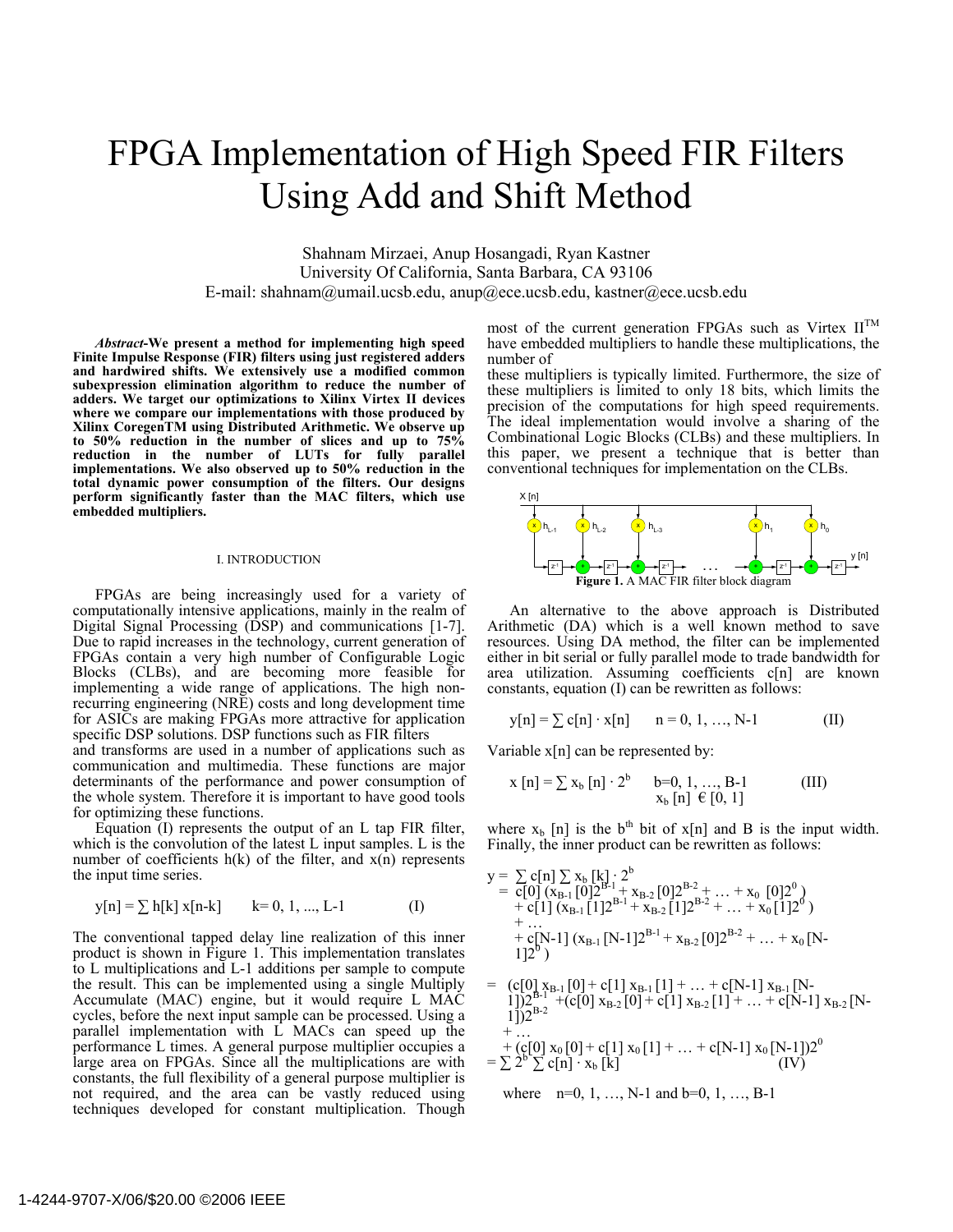The coefficients in most of DSP applications for the multiply accumulate operation are constants. The partial products are obtained by multiplying the coefficients  $c_i$  by multiplying one bit of data  $x_i$  at a time in AND operation. These partial products should be added and the result depend only on the outputs of the input shift registers. The AND functions and adders can be replaced by Look Up Tables (LUTs) that gives the partial product. This is shown in Figure 2. Input sequence is fed into the shift register at the input sample rate. The serial output is presented to the RAM based shift registers (registers are not shown in Figure for simplicity) at the bit clock rate which is n+1 times (n is number of bits in a data input sample) the sample rate. The RAM based shift register stores the data in a particular address. The outputs of registered LUTs are added and loaded to the scaling accumulator from LSB to MSB and the result which is the filter output will be accumulated over the time. For an n bit input, n+1 clock cycles are needed for a symmetrical filter to generate the output.

In conventional MAC method with a limited number of MAC engines, as the filter length is increased, the system sample rate is decreased. This is not the case with serial DA architectures since the filter sample rate is decoupled from the filter length. As the filter length is increased, the throughput is maintained but more logic resources are consumed.

Though the serial DA architecture is efficient by construction, its performance is limited by the fact that the next input sample can be processed only after every bit of the current input samples are processed. Each bit of the current input samples takes one clock cycle to process.



1111  $C_0 + C_1 + C_2 + C_3$ **Figure 2.** A serial DA FIR filter block diagram

Therefore, if the input bitwidth is 12, then a new input can be sampled every 12 clock cycles. The performance of the circuit can be improved by modifying the architecture to a parallel architecture which processes the data bits in groups. Figure 3 shows the block diagram of a 2 bit parallel DA FIR filter. The tradeoff here is performance for area since increasing the number of bits sampled has a significant effect on resource utilization on FPGA. For instance, doubling the number of bits sampled, doubles the throughput and results in the half the number of clock cycles.

 This change doubles the number of LUTs as well as the size of the scaling accumulator. The number of bits being processed can be increased to its maximum size which is the input length n. This gives the maximum throughput to the filter. For a fully parallel implementation of the DA filter (PDA), the number of LUTs required would be enormous. In this work we show an alternative to the PDA method for implementing high speed FIR filters that consumes significantly lesser area and power.



**Figure 3.** A 2 bit parallel DA FIR filter block diagram

 A popular technique for implementing the transposed form of FIR filters is the use of a multiplier block, instead of using multipliers for each constant as shown in Figure 4. The multiplications with the set of constants  $\{h_k\}$  are replaced by an optimized set of additions and shift operations, involving computation sharing. Further optimization can be done by factorizing the expression and finding common subexpressions. The performance of this filter architecture is limited by the latency of the biggest adder and is the same as that of the PDA.



 **Figure 4.** Replacing constant multiplication by multiplier block

The main contribution in this paper is the development of a novel algorithm for optimizing the multiplier block for FIR filters, using a modified algorithm for common subexpression elimination. The goal of the algorithm is to produce a filter that can provide the maximum sample rate with the least amount of hardware. Our algorithm takes into account the specific features of FPGA slices to reduce the total number of occupied slices. The reduced number of slices also leads to a reduction in the total power on the FPGA.

We compare our results with the industry standard Xilinx  $\text{Coregen}^{\text{TM}}$ , where we compare the total area and power consumption.

The rest of the paper is organized as follows: Section 2 presents some related work. In Section3, we describe our filter architecture. In Section 4, we present our optimization algorithm for reducing the total area of the design. In Section 5, we describe our experimental setup and present our results. Finally we conclude the paper in Section 6.

#### II. RELATED WORK

 Multiplications with constants have to be performed in many signal processing and communication applications such as FIR filters, audio, video and image processing. Since implementing a general purpose multiplier is expensive on an FPGA and since we do not really need such a multiplier, when one of the operands is a constant, there has been a lot of work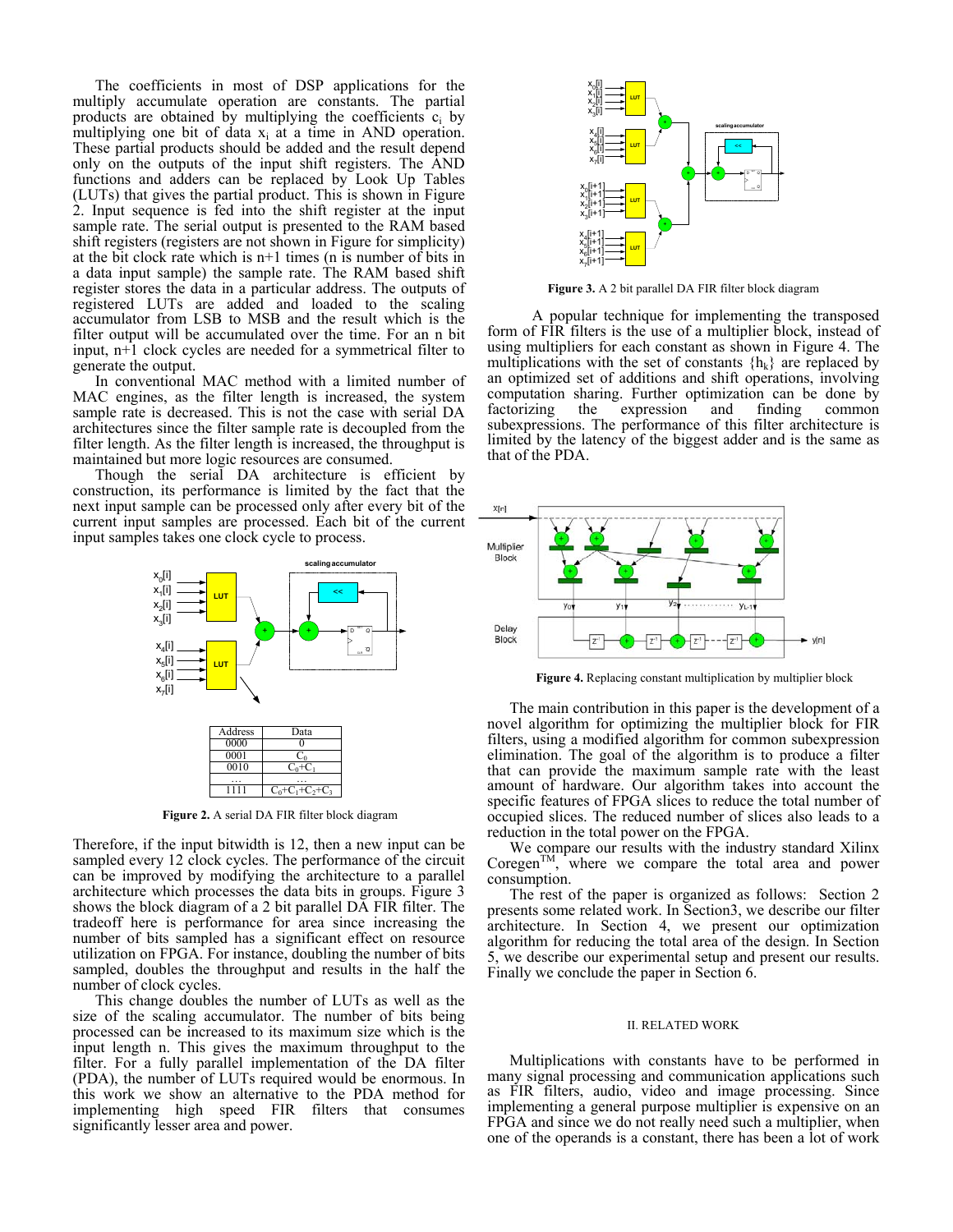on deriving efficient structures for constant multiplications [8- 13]. All these techniques are based on computing constant multiplications using table lookups and additions. The method of Distributed Arithmetic [12, 14] which is the most popular method for implementing Multiplierless FIR filters, is also based on table lookup. The Xilinx<sup>TM</sup> CORE Generator has a highly parameterizable, optimized filter core for implementing digital FIR filters [12]. based on both Distributed Arithmetic as well as MAC (Multiply Accumulate) based architectures. It generates synthesized core that targeting a wide range of Xilinx devices. The MAC based implementations make use of the embedded DSP slices on the FPGA devices. In this work, we primarily compare our technique with the Coregen implementation of the Distributed Arithmetic, since that also is a Multiplierless technique. We show that our designs are much more area efficient than the DA based approach for fully parallel filters. We also compare our method with MAC based implementations, where we achieve significantly higher performance

 Though there has been a lot of work on optimizing constant multiplications using adders and employing redundancy elimination [15-19] , they have not been effectively used for FIR filter design. The closest work to implementing filters with adders is in [20], FIR filters are implemented using the Add and Shift method. Canonical Signed Digit (CSD) encoding is used for the coefficients to minimize the number of additions. The paper discusses how high speed implementations can be achieved by registering each adder, due to which the critical path becomes equal to the delay of the adder. Registering an adder output comes at no extra cost on an FPGA because of the presence of a D flip flop at the output of each LUT. In comparison with [20], we extensively use common subexpression elimination for reducing the number of adders and therefore area. Furthermore, our designs can run with sample rates as high as 252 Msps (Million samples per second), whereas the designs in [20] can run only at 78.6 Msps.

 In comparison with the other algorithms for common subexpression elimination [15, 16, 18, 19, 21], our method takes into account the structure of the FPGA slices (Figure 5) and takes into account both the cost of adders and registers when performing the optimization. Furthermore, we provide comprehensive evidence of the benefits of our technique through experimental results, where we compare our results with those produced by industry standard tools.

#### III. FILTER ARCHITECTURE

 We base our filter architecture on the transposed form of the FIR filter as shown in Figure 1. The filter can be divided into two main parts, the multiplier block and the delay block, and is illustrated in Figure 4. In the multiplier block, the current input variable  $x[n]$  is multiplied by all the coefficients of the filter to produce the  $y_i$  outputs. These  $y_i$  outputs are then delayed and added in the delay block to produce the filter output  $y[n]$ .

We perform all our optimizations in the multiplier block. The constant multiplications are decomposed into registered additions and hardwire shifts. The additions are performed using two input adders, which are arranged in the fastest tree structure. We use registered adders, so that the performance of the filter is only limited by the slowest adder. We use common subexpression elimination extensively, to reduce the number of adders, which leads to a reduction in the area. To synchronize all the intermediate values in the computation, we insert registers in the dataflow, wherever necessary.



 Performing subexpression elimination can sometimes increase the number of registers substantially, and the overall area could possibly increase. Consider the two expressions  $F_1$ 

$$
F_1 = A + B + C + D
$$
  

$$
F_2 = A + B + C + E
$$

and  $F_2$  which could be part of the multiplier block.

Figure 6 shows the original unoptimized expression trees. Both the expressions have a minimum critical path of two addition cycles. These expressions require a total of six registered adders for the fastest implementation, and no extra registers are required. From the expressions we can see that the computation  $A + B + C$  is common to both the expressions. If we extract this subexpression, we get the structure shown in Figure 7. Since both D and E need to wait for two addition cycles to be added to  $(A + B + C)$ , we need to use two registers each for D and E, such that new values for A,B,C,D and E can be read in at each clock cycle. Assuming that the cost of an adder and a register with the same bitwidth are the same, the structure shown in Figure 7 occupies more area than the one shown in Figure 6. A more careful subexpression elimination algorithm would only extract the common subexpression  $A + B$  (or  $A+C$  or  $B+C$ ). The number of adders is decreased by one from the original, and no additional registers are added. This is illustrated in Figure 8. The algorithm for performing this kind of optimization is described in the next section.





**Figure 7.** Extracting common expression  $(A + B + C)$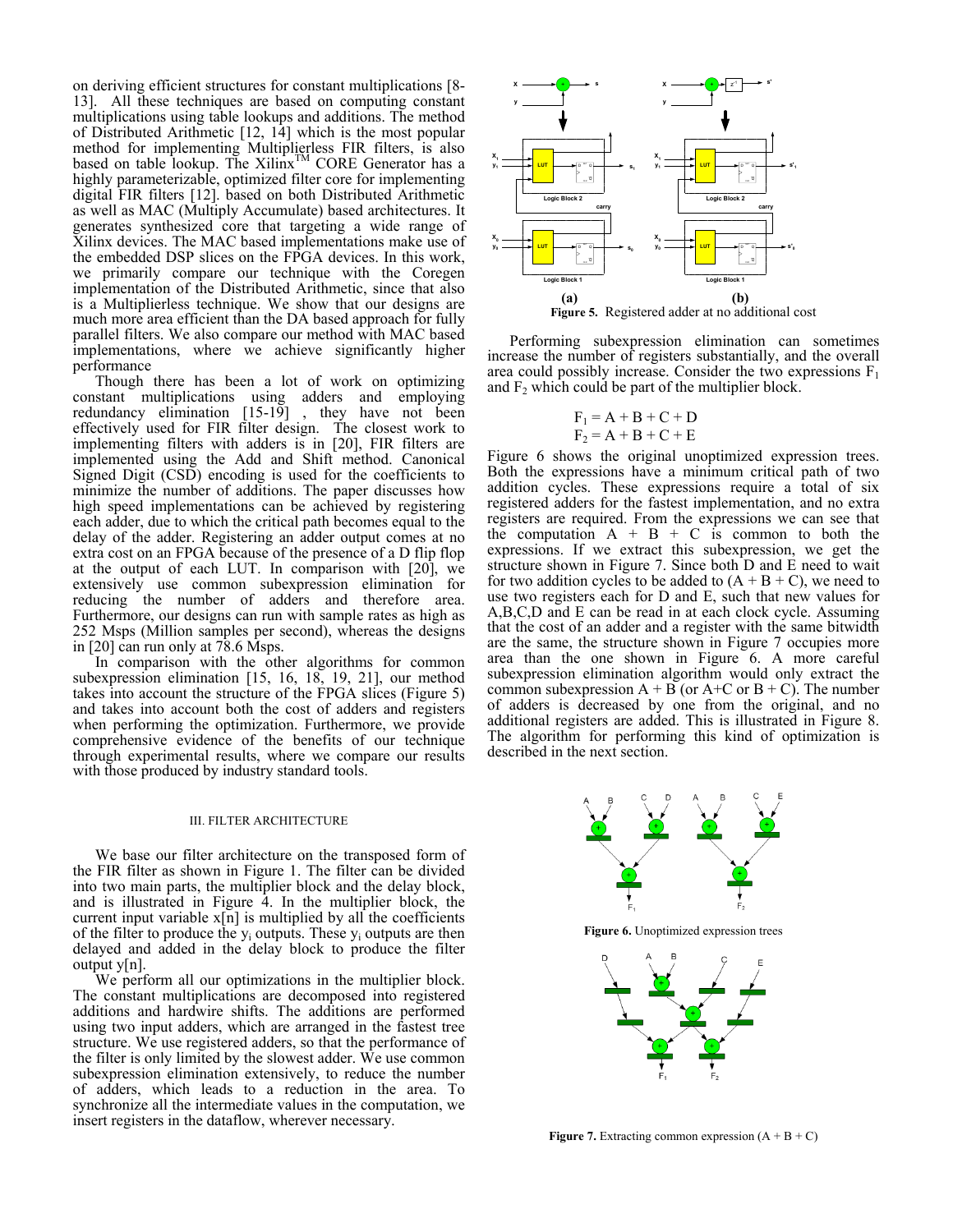

**Figure 8.** Extracting common subexpression (A+B)

#### IV. OPTIMIZATION ALGORITHM

The goal of our optimization is to reduce the area of the multiplier block by reducing the number of adders and any additional registers required for the fastest implementation of the FIR filter. We first give a brief overview of the common subexpression elimination methods. A detailed description can be found in [22]. We then present the modified optimization algorithm to be used for our work.

## *A. Overview of common subexpression elimination*

 We use a polynomial transformation of constant multiplications. Given a representation for the constant C, and the variable X, the multiplication  $C^*X$  can be represented as a summation of terms denoting the decomposition of the multiplication into shifts and additions as

$$
C^*X = \sum_i \pm \mathbf{XL}^i \quad (V)
$$

The terms can be either positive or negative when the constants are represented using signed digit representations such as the Canonical Signed Digit (CSD) representation. The exponent of L represents the magnitude of the left shift and the i's represent the digit positions of the non-zero digits of the constants. For example the multiplication  $7^*X = (100-1)_{CSD}^*X$  $= X \le 3 - X = XL^3 - X$ , using the polynomial transformation.

 We use the **divisors** to represent all possible common subexpressions. Divisors are obtained from an expression by looking at every pair of terms in the expression and dividing the terms by the minimum exponent of L. For example in the expression  $F = XL^2 + XL^3 + XL^5$ , consider the pair of terms  $(+XL<sup>2</sup> + XL<sup>3</sup>)$ . The minimum exponent of L in the two terms is  $L^2$ . Dividing by  $L^2$ , we get the divisor  $(X + XL)$ . From the other two pairs of terms  $(XL^2 + XL^5)$  and  $(XL^3 + XL^5)$ , we get the divisors  $(X + XL^3)$  and  $(X + XL^2)$  respectively.

 These divisors are significant, because every common subexpression in the set of expressions can be detected by performing intersections among the set of divisors.

## *B. Optimization algorithm*

 We first calculate the minimum number of registers required for our design. We calculate this by arranging the original expressions in the fastest possible tree structure, and then inserting registers. For example, for the six term expression  $F = A + B + C + D + E + F$ , we have the fastest tree structure with three addition steps, and we require one register to synchronize the intermediate values, such that new values for A,B,C,D,E,F can be read in every clock cycle. This is illustrated in Figure 9.

We first generate all the divisors for the set of expressions describing the multiplier block. We then use an iterative algorithm, where we extract the divisor that has the greatest



**Figure 9.** Calculating registers required for fastest evaluation

value. To calculate the value of the divisor, we assume that the cost of a registered adder and a register is the same. We calculate the value of a divisor as the number of additions saved by extracting it minus the number of registers that have to be added. After selecting the best divisor, we rewrite the expressions using it. We then generate new divisors from the new terms that have been generated due to rewriting, and add them to the dynamic list of divisors. The iteration stops when there is no valuable divisor remaining in the set of divisors.

Consider the expressions shown in Figure 6. We need six registered adders and no additional registers for the fastest evaluation of  $F_1$  and  $F_2$ . Now consider the selection of the divisor  $d_1 = (A+B)$ . This divisor saves one addition and does not increase the number of registers. Divisors  $(A + C)$  and  $(B)$ + C) also have the same value, but (A+B) is selected randomly. The expressions are now rewritten as:

$$
d1 = (A + B)F1 = d1 + C + DF2 = d1 + C + E
$$

*ReduceArea( {Pi} ) {* 

 *{Pi} = Set of expressions in polynomial form;*   $\{D\}$  = *Set of divisors* =  $\varphi$  *;* 

#### *//Step 1: Creating divisors and calculating minimum number of registers required*

 *for each expression Pi in {Pi} {* 

*}* 

$$
\{D_{new}\} = \text{FindDivisors}(P_i);
$$
\n
$$
Update frequency statistics of divisors in \{D\};
$$
\n
$$
\{D\} = \{D\} \cup \{D_{new}\};
$$
\n
$$
P_i > MinRegisters = Calculate Minimum registers required for fastest evaluation of P_i;
$$

 *//Step 2: Iterative selection and elimination of best divisor while(1) {* 

 *Find d = Divisor in {D} with greatest Value; // Value = Num Additions reduced – Num Registers Added;* 

 $if(d == NULL)$  break;  *Rewrite affected expressions in {Pi} using d;* 

 *Remove divisors in {D} that have become invalid; Update frequency statistics of affected divisors;* 

 *{Dnew} = Set of new divisors from new terms added by division; {D} = {D}* ∪ *{Dnew}; }* 

**Figure 10.** Optimization algorithm to reduce area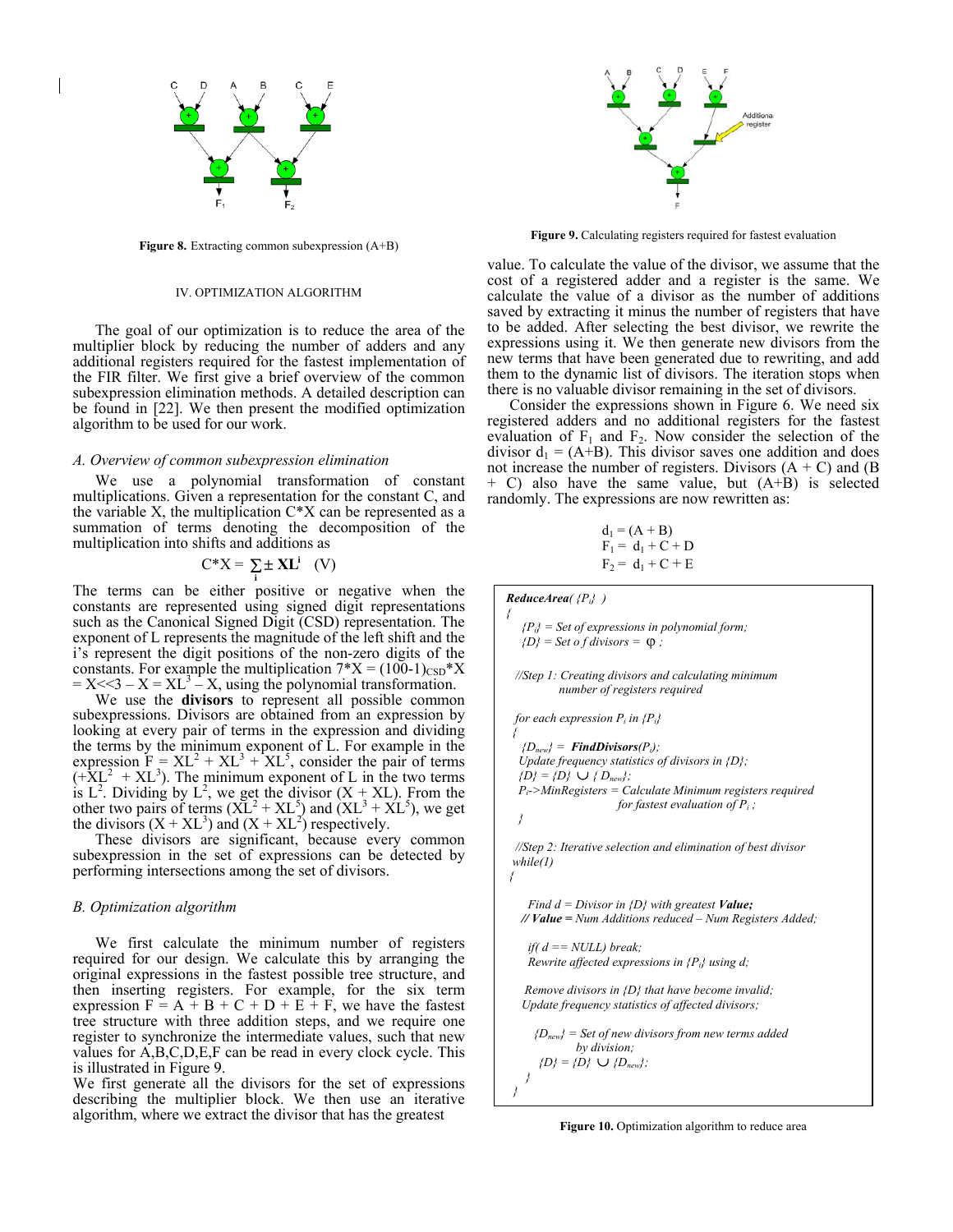After rewriting the expressions and forming new divisors, the divisor  $d_2 = (d_1 + C)$  is considered. This divisor saves one adder, but introduces five additional registers, as can be seen in Figure 7. Therefore this divisor has a value of - 4. No other valuable divisors can be found and the iteration stops. We end up with the expressions shown in Figure 8.

## V. EXPERIMENTS

 The goal of our experiments was to compare the number of resources consumed by our add and shift method with that produced by the cores generated by the commercial  $\text{Coregen}^{\text{TM}}$  tool, based on Distributed Arithmetic. Besides the resources, we also compared the power consumption of the two implementations, and also measured the performance. For our experiments, we considered 9 FIR filters of various sizes (6, 10, 13, 20, 28, 41, 61, 119 and 151 tap filters). We targeted the Xilinx Virtex II device for our experiments. The constants were normalized to 17 digit of precision and the input samples were assumed to be 12 bits wide. For the add and shift method, we decomposed all the constant multiplications into additions and shifts and optimized the expressions using the algorithm explained in Section 4.2. We used the Xilinx Integrated Software Environment (ISE) for performing synthesis and implementation of the designs. All the designs were synthesized for maximum performance.

 Table 1a shows the resources utilized for the various filters and the performance in terms of Million samples per second (Msps) for the filters implemented using the add and shift method. Table 1b, shows the same numbers for the filters implemented using Xilinx Coregen, using the Parallel Distributed Arithmetic (PDA) method.

**Table 1a.** Filter Synthesis using Add Shift method

| <b>Filter</b><br>$(\# \text{ taps})$ | <b>Slices</b> | <b>LUTs</b> | <b>FFs</b> | Performance<br>(Msps) |
|--------------------------------------|---------------|-------------|------------|-----------------------|
| 6                                    | 264           | 213         | 509        | 251                   |
| 10                                   | 474           | 406         | 916        | 222                   |
| 13                                   | 386           | 334         | 749        | 252                   |
| 20                                   | 856           | 705         | 1650       | 250                   |
| 28                                   | 1294          | 1145        | 2508       | 227                   |
| 41                                   | 2154          | 1719        | 4161       | 223                   |
| 61                                   | 3264          | 2591        | 6303       | 192                   |
| 119                                  | 6009          | 4821        | 11551      | 203                   |
| 151                                  | 7579          | 6098        | 14611      | 180                   |

Figure 11 plots the reduction in the number of resources, in terms of the number of Slices, Look Up Tables (LUTs) and the number of Flip Flops (FFs). From the results, we can observe an average reduction of 58.7% in the number of LUTs, and about 25% reduction in the number of slices and FFs. Though our algorithm does not optimize for performance, the synthesis produces better performance in most of the cases, and for the 13 and 20 tap filters, we observe about 26% improvement in performance.

**Table 1b.** Filter Synthesis using Coregen (PDA method)

| Filter<br>$(\# \text{ taps})$ | <b>Slices</b> | <b>LUTs</b> | <b>FFs</b> | Performance<br>(Msps) |
|-------------------------------|---------------|-------------|------------|-----------------------|
| 6                             | 524           | 774         | 1012       | 245                   |
| 10                            | 781           | 1103        | 1480       | 222                   |
| 13                            | 929           | 1311        | 1775       | 199                   |
| 20                            | 1191          | 1631        | 2288       | 199                   |
| 28                            | 1774          | 2544        | 3381       | 199                   |
| 41                            | 2475          | 3642        | 4748       | 222                   |
| 61                            | 3528          | 5335        | 6812       | 199                   |
| 119                           | 6484          | 9754        | 12539      | 205                   |
| 151                           | 8274          | 12525       | 15988      | 199                   |



**Figure 11.** Reduction in resources

Figure 12 compares power consumption for our add/shift method versus Coregen<sup>TM</sup>. From the results we can observe up to 50% reduction in dynamic power consumption. We did not include the quiescent power into our calculation since that value is the same for both methods. The power consumption is the result of applying the same test stimulus to both designs and measuring the power using XPower tools provided by Xilinx ISE software.



**Figure 12.** Power consumption

# **Comparison with MAC filters using embedded multipliers**

 $\text{Coregen}^{\text{TM}}$  can produce FIR filters based on the Multiply Accumulate (MAC) method, which makes use of the embedded multipliers and DSP blocks. We implemented the FIR filters using the MAC method to compare the resource usage and performance with our add and shift method. Due to tool limitations we had to do the experiments for Virtex IV device . We present the synthesis results in terms of number of slices on the Virtex IV device and the performance in Msps in Table 2.

**Table 2.** Comparing with MAC filter on Virtex IV

| Filter<br>$(# \text{ taps})$ | <b>Add Shift</b><br><b>Method</b> |             | <b>MAC</b><br>filter |             |  |
|------------------------------|-----------------------------------|-------------|----------------------|-------------|--|
|                              | <b>Slices</b>                     | <b>Msps</b> | <b>Slices</b>        | <b>Msps</b> |  |
| 6                            | 264                               | 296         | 219                  | 262         |  |
| 10                           | 475                               | 296         | 418                  | 253         |  |
| 13                           | 387                               | 296         | 462                  | 253         |  |
| 20                           | 851                               | 271         | 790                  | 251         |  |
| 28                           | 1303                              | 305         | 886                  | 251         |  |
| 41                           | 2178                              | 296         | 1660                 | 243         |  |
| 61                           | 3284                              | 247         | 1947                 | 242         |  |
| 119                          | 6025                              | 294         | 3581                 | 241         |  |
| 151                          | 7623                              | 294         | 7631                 | 215         |  |

From the table, it can be seen that the MAC filter uses fewer number of slices compared to the add-shift method, but it also